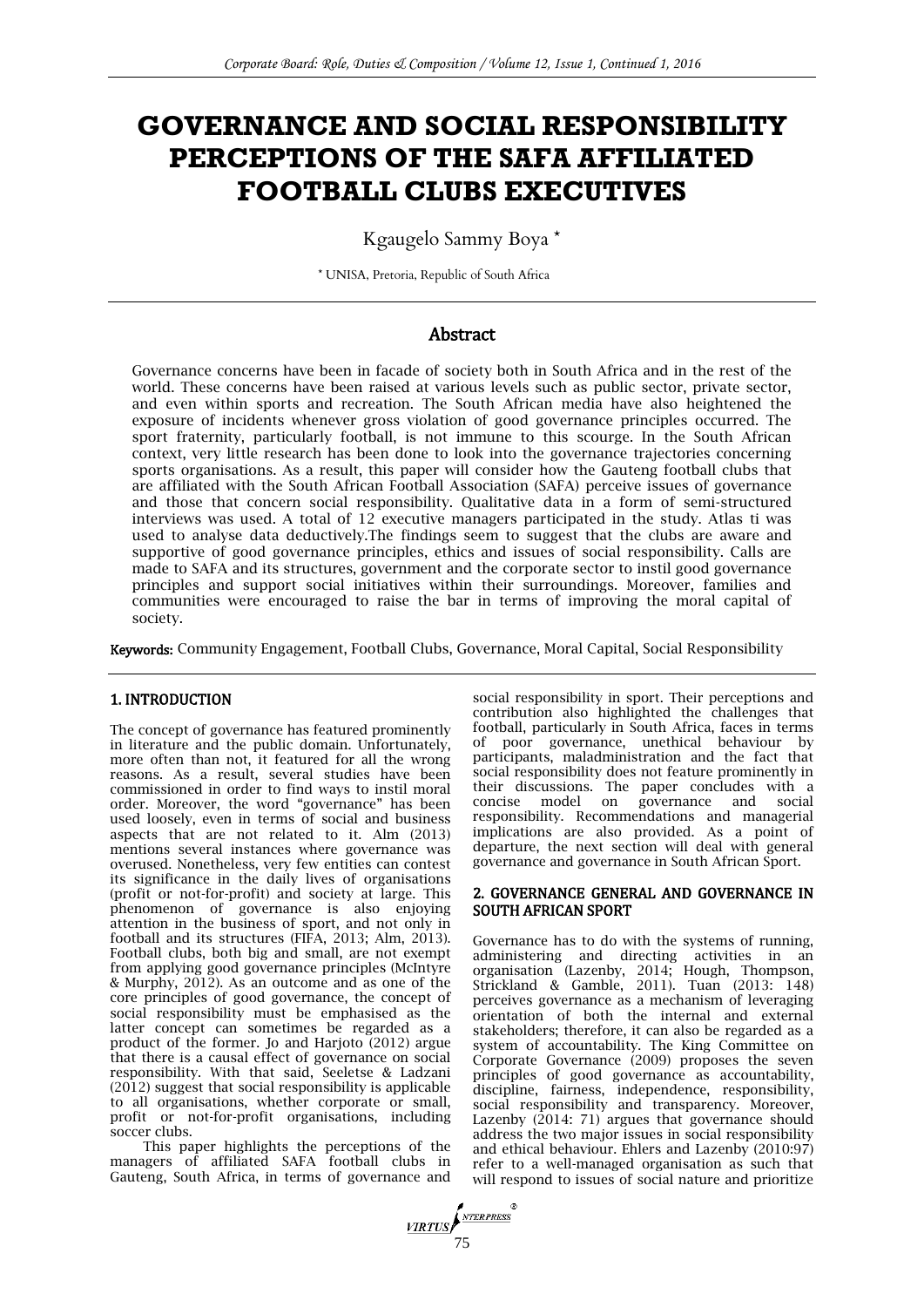all matters of ethical standards within its surroundings. Jansen van Rensburg, Venter and Kriek (2013) suggest that these recommendations are also applicable to both local and international sport organisations, including *Internationale de Football Association* (FIFA), *Confédération Africaine de Football* (CAF) and, subsequently, South African Football Association (SAFA). With that said, many governance concerns have been coming to the fore which implicated key football officials. For instance, the awarding of rights to host the FIFA World Cup tournaments have been in the spotlight, with allegations of bribery between the world football body and bidding nations being alluded to [\(Jennings,](http://www.amazon.co.uk/s/ref=ntt_athr_dp_sr_1/279-1596470-9642502?_encoding=UTF8&field-author=Andrew%20Jennings&search-alias=digital-text&sort=relevancerank)  2014).

Furthermore, McIntyre and Murphy (2012) view governance as the set of powers that enable both the individual and organisational behaviours to align themselves in the spirit of doing what is morally right. In the context of this paper, the organisation in question constitutes SAFA-affiliated football clubs, whereas SAFA officials and the club managers are the individuals who McIntyre and Murphy (2012)

alluded to. It is thus obligatory for all parties involved in the business of football to, without fail, adhere to good governance principles (King Committee on Corporate Governance, 2009). Over time, society has noted with disbelieve the number of times various football federations appeared in the media for reasons other than what they were enlisted to do, which is to promote the game across the globe. Many reputations have been tarnished, careers destroyed, dreams shattered and resources squandered due to poor governance by those entrusted with taking the state of football to greater heights. While some merely ignore these incidents, others cover them up, and it can only be detrimental to the future of football if these problems are not properly unattended to. Vulnerable communities can only watch helplessly while the state of grass-roots football turns out to be calamitous as a result of corruption.

There are many examples of such corruption cases in the world of football (Sparre, 2006; [Jennings,](http://www.amazon.co.uk/s/ref=ntt_athr_dp_sr_1/279-1596470-9642502?_encoding=UTF8&field-author=Andrew%20Jennings&search-alias=digital-text&sort=relevancerank) 2014), one of which is given in the table below.

**Table 1:** 200 European football matches under investigation

| 200 European football matches under investigation |  |  |  |  |  |
|---------------------------------------------------|--|--|--|--|--|
| Champions League: 3                               |  |  |  |  |  |
| Germany: 32 (second division or lower)            |  |  |  |  |  |
| Europa League: 12                                 |  |  |  |  |  |
| Belgium: 17 (second division)                     |  |  |  |  |  |
| Switzerland: 22 (second division)                 |  |  |  |  |  |
| Croatia: 14 (first division)                      |  |  |  |  |  |
| Slovenia: 7 (first division)                      |  |  |  |  |  |
| Turkey: 29 (first division)                       |  |  |  |  |  |
| Bosnia: 8 (first division)                        |  |  |  |  |  |
| Hungary: 13 (first division)                      |  |  |  |  |  |
| Austria: 11 (first division or lower)             |  |  |  |  |  |
| Under 21 European Championship: Unspecified       |  |  |  |  |  |

*Source: Adapted for BBC Sport (2009) German Police Unit*

Table 1 indicates some of the 200 European football matches that were under investigation for match fixing. As a typical example, in 2005, a German football referee confessed to trying to manipulate games in the second division, third division and the German Cup.

All this had a negative impact on the credibility of German football. For instance, according to BBC Sport (2009), the Italian football league came under fire after serious allegations of match fixing, which nearly killed the passion for football of many people across the globe given the rich history and reputation of this league. All the guilty parties received hefty fines and other related punishment. However, these incidents affected the way in which the football fraternity perceived the rules, fairness and legitimate success. Moreover, according to the BBC Sport (2009), more than 200 European football games are under investigation in a match-fixing inquiry by German law enforcement bodies.

## 2.1. Internationale de Football Association (FIFA)

Internationale de Football Association (FIFA) was established in Switzerland in 1904. This federation was charged with the responsibility of fostering unity of the globe through football. The promotion of football among the global citizens was among its key agendas. Over the years, 12 presidents have been at the helm of this football federation. In 2015, there were scathing attacks on the leadership of FIFA following a series of allegations of bribery and

corruption related to the awarding of the bid to stage the football world cup (Gibson, 2015). Several FIFA officials, which include the general secretary as well as the President, have been suspended following allegations of corruption and bribery with the price tag of more than a billion rand (Staff Reporter, 2016). This proves to be an indictment on the leadership of those within the world football federation. These challenges are likely to send negative waves to the football stakeholders, including football clubs at grass-roots level, suggestive that wrongdoing may be perpetuated without punitive consequences.

With that said, it is interesting to note that FIFA's existing structure rests on three main pillars:

*"I. FIFA – even though by law still a non-profit association – is in fact a potent corporate entity. This calls for a sequence of particular governance measures developed in the corporate world.*

*II. FIFA encompasses a wide spectrum of stakeholders ranging from its Member Associations to players, referees, player agents, clubs, marketing professionals, the fan community and the public at*  large. If this general interest does not imply legal *accountability to the general public, FIFA owes it to its reputation to act as a quasi-public body. The EU and the Council of Europe expect international sports governing bodies to respect the core principles of a state of law (especially the rule of law, separation of powers, transparency, accountability and democracy). This view is shared worldwide.*

VIRTUS NTERPRESS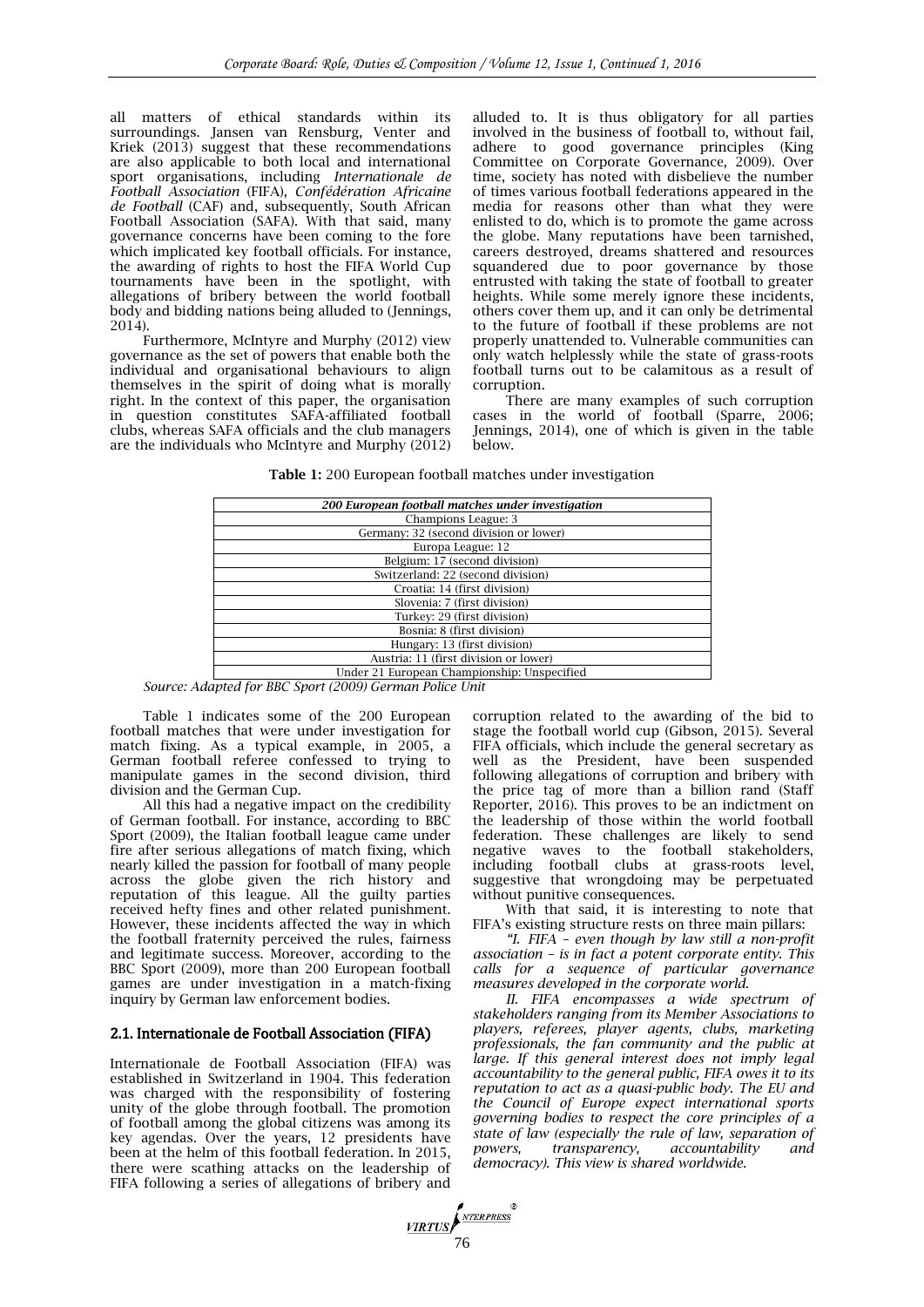*III. In the past, the prevalent risk in the relations between FIFA and its Member Associations was conflict of interest. The current lack of state of the art conflict rules is a clear deficit."* (FIFA, 2013).

In line with our paper, particular attention is drawn to these pillars as they relate to governance. With governance, issues such as stakeholder engagement, transparency, accountability and fairness that are inferred in the FIFA governing pillars ought to be committed to. Sound strategic plans rest on all these governance principles mentioned in the FIFA governing pillars. However, the issues regarding conflict of interest seem to worry not only FIFA, but it is also prevalent in all its formations, including CAF, SAFA and PSL. For example, some of the CAF, SAFA and PSL officebearers also own or run football clubs that are affiliated to the same organisations (Alegi, 2010). As such, this makes it difficult for those with a conflict of interests to act as both "referees and players" at the same time.

That said challenges and steps are taken to deal with governance issues and uproot corruption in world football. For instance, as a means to incentivise ethical behaviour the Referees Association of Ghana states that it has plans to reward referees who report cases of bribery to the association with half of the money involved in the attempted bribery (Yeboah, 2016).

In another case, FIFA's ethics committee decided to ban Former FIFA secretary general Jerome Valcke from all football-related activities for 12 years after he had been found guilty of being involved in lawful acts relating to the selling world cup tickets (Staff Reporter, 2016).

## 2.2. Confédération Africaine de Football (CAF)

CAF was established in 1957 in Khartoum, Sudan. This confederation, which is affiliated with FIFA, was established to oversee the development and business of football within the African continent. CAF has also been linked to a series of poor governance indictments. For example, during the 2006 FIFA World Cup in Germany, a FIFA and CAF executive member from Botswana was exposed by the media for selling complimentary match tickets at three times their nominal value. This incident led to his resignation from all his positions in both African and international football (Sparre, 2006). Several other CAF officials were also implicated in the ticket scandal for both the London 2012 Olympics and the 2010 World Cup in South Africa [\(Jennings,](http://www.amazon.co.uk/s/ref=ntt_athr_dp_sr_1/279-1596470-9642502?_encoding=UTF8&field-author=Andrew%20Jennings&search-alias=digital-text&sort=relevancerank) 2014).

# 2.3. South African Football Association (SAFA)

SAFA was formed in 1991 after South Africa was readmitted into world football fraternities following the collapse of the racial laws of apartheid and assurance of the new democratic dispensation. SAFA was charged with the responsibility of restoring the dignity of South Africa in the global arena and<br>fostering social cohesion through football fostering social cohesion through (Latakgomo, 2009). Much was done in terms of establishing football structures at local levels in order to heighten standards thereof in the country. Moreover, various stakeholders, including the South African government through the ministry of sports and recreation, weighed into the challenge of improving the state of football in the country. Two major highlights are the successful hosting of the African nations cup in 1996 (which South Africa

won) and 2013 as well as the 2010 FIFA World Cup. All these successes were out-staged by the rampant allegations of corruption and poor governance trajectory. For instance, in 2012 SAFA had to suspend their then president and four other top officials after they have been implicated in pre-World Cup match-fixing scandal (Mzansi Football, 2012).

# 2.4. Premier Soccer League (PSL)

The South African professional football league was established in 1996 by various high-profile football figures. This was a continuation from what was previously known as national football league (Latakgomo, 2010). The main aim thereof was to display world-class football, which could put South African football on the world map. Over the years, a lot of money and other resources were pumped into PSL, making it one of the best football leagues in the world (Harris, 2014). However, as is the case with many other football leagues, PSL never existed without controversy, particularly in the areas of corruption, bribery and match fixing. These filter down to grass-roots football level and thus hurt the moral stature of South African football (ka Mabasa, 2015).

# 2.5. Grass-roots football and social responsibility

Traditionally, social responsibility has always been perceived in corporate context only (McWilliams & Siegel, 2001; Ehlers & Lazenby, 2010; Jo & Harjoto; 2012; Lazenby, 2014). Little is known about the social responsibility roles which non-profit organisations such as football clubs, especially those at grassroots level, play. McWilliams and Siegel (2001) define social responsibility as actions that give the impression of advancing the social good beyond the interests of the organisation itself. With the above definition in mind, Jo and Harjoto (2012) refer to social responsibility as certain acts of serving people, communities, and the environment in such way that is far beyond what is legally required. As a positive, Arendt and Brettel (2010: 1470) regard social responsibility initiatives as marketing processes that can enhance the stakeholders' perceptions and the image attractiveness of the organisation effectively. In terms of SAFA and its football clubs, this suggests that they have to look beyond the needs that are most pertinent to them and consider the needs of their immediate surroundings. The hosting of the 2010 World Cup aided the development of South African soccer giving it long-awaited attention. The 2010 World Cup provided for what was called the legacy projects, which were significant contributors towards the social responsibility initiatives. These legacy projects were about, among other things, developing abandoned football and other infrastructure in disadvantaged communities. The Gauteng SAFA regions and the disadvantaged communities are also situated in these regions. Moreover, these legacy projects were launched to ease the burden of underdevelopment in many football-loving communities. This has certainly improved the football development prospects across the country.

Some of the legacy projects beneficiations included: artificial pitches, stadia, road networks, residential housing, administrative offices, football equipment, transport means, finances and many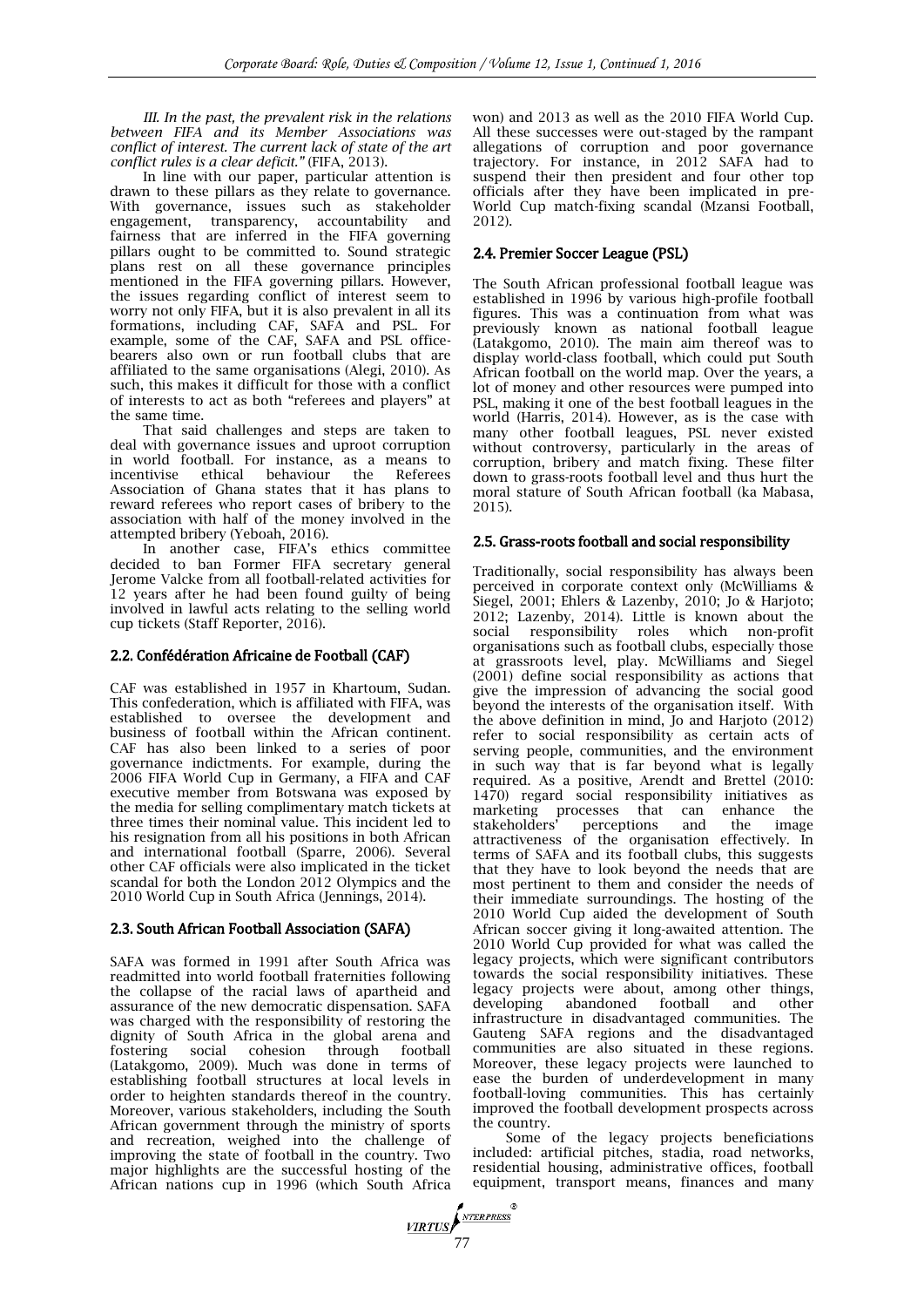more. However, there is still a need to put coordinated 'legacy' plans in place to try to capitalise on any of the potential benefits of the 2010 World Cup (Mbalula, 2010).

There are also soft issues such as social cohesion and social inclusion, which the country (especially the previously depressed communities) realised. However, these legacy projects are now subjects of neglect, theft and vandalism, which pose challenges in terms of the social responsibility of the football clubs in question.

According to Seeletse and Ladzani (2012: 11458), social responsibility is often associated with big corporate businesses; hence, the term 'corporate social responsibility' is often used. However, in South African Football context, grass-roots football deals with the development of football at local levels, particularly in community and school echelons. The main idea behind the development of grassroots football is to become a feeder and incubator for young talent into the professional league as well as the national teams. However, this requires focus from the mother body of SAFA through their developmental initiatives. Saying that the pace of development has been extremely slow is an understatement. At the heart of the challenges are corruption, maladministration and limited resources. In June 2015, SAFA tried to improve the state of grass-roots football by appointing former national team captain Neil Tovey as technical director (SAFA Media, 2015). His role, among others, is to monitor the development of football at grassroots levels. While his appointment was widely welcomed, according to ka Mabasa (2015), some felt that Tovey's role was "impossible" given what they referred to as "a poor state of football". It is thus safe to say that history will be the judge of whether local football will be taken to greater pinnacles or not during Tovey's tenure.

## 3. RESEARCH METHODOLOGY AND DESIGN

A qualitative data in the form of semi-structured interviews was used. Twelve club managers participated in the study which was done between November and December 2014. This sample of a number of people or objects was considered to be representative of a certain population, after due consideration of the spread of the five regions that make up the SAFA Gauteng area (Strydom, 2011). A list of football clubs that are affiliated with SAFA and are located in Gauteng was obtained from the SAFA membership office and due permission was granted.

Atlas it was used to analyse data deductively. It is widely known that there are challenges regarding good governance principles within the South African sport fraternity and beyond, and within football circles (Sparre, 2006; [Jennings,](http://www.amazon.co.uk/s/ref=ntt_athr_dp_sr_1/279-1596470-9642502?_encoding=UTF8&field-author=Andrew%20Jennings&search-alias=digital-text&sort=relevancerank) 2014).

The interview guide theme to participating managers was with particular reference to governance and social responsibility issues, and what these participants thought could be done to improve the state of South African football (with due regard to governance, ethics and social responsibility issues).

The central questions that were asked were as follows:

"With due regard to governance, ethics and social responsibility issues, what were the changes in South African football you have observed over the recent past?"

"What do you think can be done regarding governance, ethics and social responsibility issues concerning SAFA and its grass-roots structures?"

## 4. RESEARCH FINDINGS AND DISCUSSION

As alluded to in the previous sections, 12 participants (club executive managers) were involved in the interviews. At the beginning of this section a perspective regarding the participants who were involved in the interviews is given. The levels of education, experience and other demographic details are outlined and discussed briefly. The table below summarizes the levels of education, experience and other demographic details of the clubs that participated in the study.

| P              | Ethnicity &<br>Gender     | Other roles beyond the<br>club                                            | Industry<br>experience | <b>Managerial</b><br>experience | <b>Qualifications</b>                                                                                                                      |
|----------------|---------------------------|---------------------------------------------------------------------------|------------------------|---------------------------------|--------------------------------------------------------------------------------------------------------------------------------------------|
| 1              | African, Female           | Club owner and treasurer<br>of the local football<br>association          | Six years              | Six years                       | Secretarial diploma: Sports<br>administration; Financial Management;<br>Coaching courses                                                   |
| $\overline{2}$ | African, Male             | Club owner and coach                                                      | Five years             | Five years                      | No formal qualifications were acquired                                                                                                     |
| 3              | African, Male             | Club director and<br>fundraiser for the sport<br>local association        | 20 years               | 20 years                        | Life skills training                                                                                                                       |
| $\overline{4}$ | African, Female           | Secretary of the regional<br>football league and sport<br>science student | One year               | One year                        | Officiating and coaching science diploma<br>(still studying)                                                                               |
| 5              | African, Male             | <b>Technical adviser</b>                                                  | Six years              | Six years                       | B.Ed. in Physical Education; Advanced<br>management programme; Level 2 SAFA<br>coaching certificate; Level B coaching<br>licence with FIFA |
| 6              | African, Male             | Club co-owner and CEO                                                     | 15 years               | 13 years                        | First aid course                                                                                                                           |
| 7              | African, Male             | Community leader                                                          | Five years             | Four years                      | Sports administration course; Child tune<br>athletics course, five coaching certificates                                                   |
| 8              | African,                  | Club owner                                                                | Five years             | One year                        | Coaching courses; Life skills training;<br>First-aid course                                                                                |
| 9              | African, Male             | Coach and business adviser                                                | Nine years             | Three years                     | Coaching course; Life skills training; First-<br>aid course                                                                                |
| 10             | Asian, Male               | Coach                                                                     | 15 years               | Two years                       | Coaching course (still studying)                                                                                                           |
| 11             | African, African,<br>Male | Volunteer administrator for<br>other clubs                                | 14 years               | Seven years                     | Coaching course; First-aid course                                                                                                          |
| 12             | African, Male             | Coach                                                                     | Four years             | Four years                      | No formal qualifications were acquired                                                                                                     |

**Table 2.** Summary of participant's experience and qualifications

*NB: All participants are club managers, "P" stands for participant*

VIRTUS (<sup>NTERPRESS</sup>)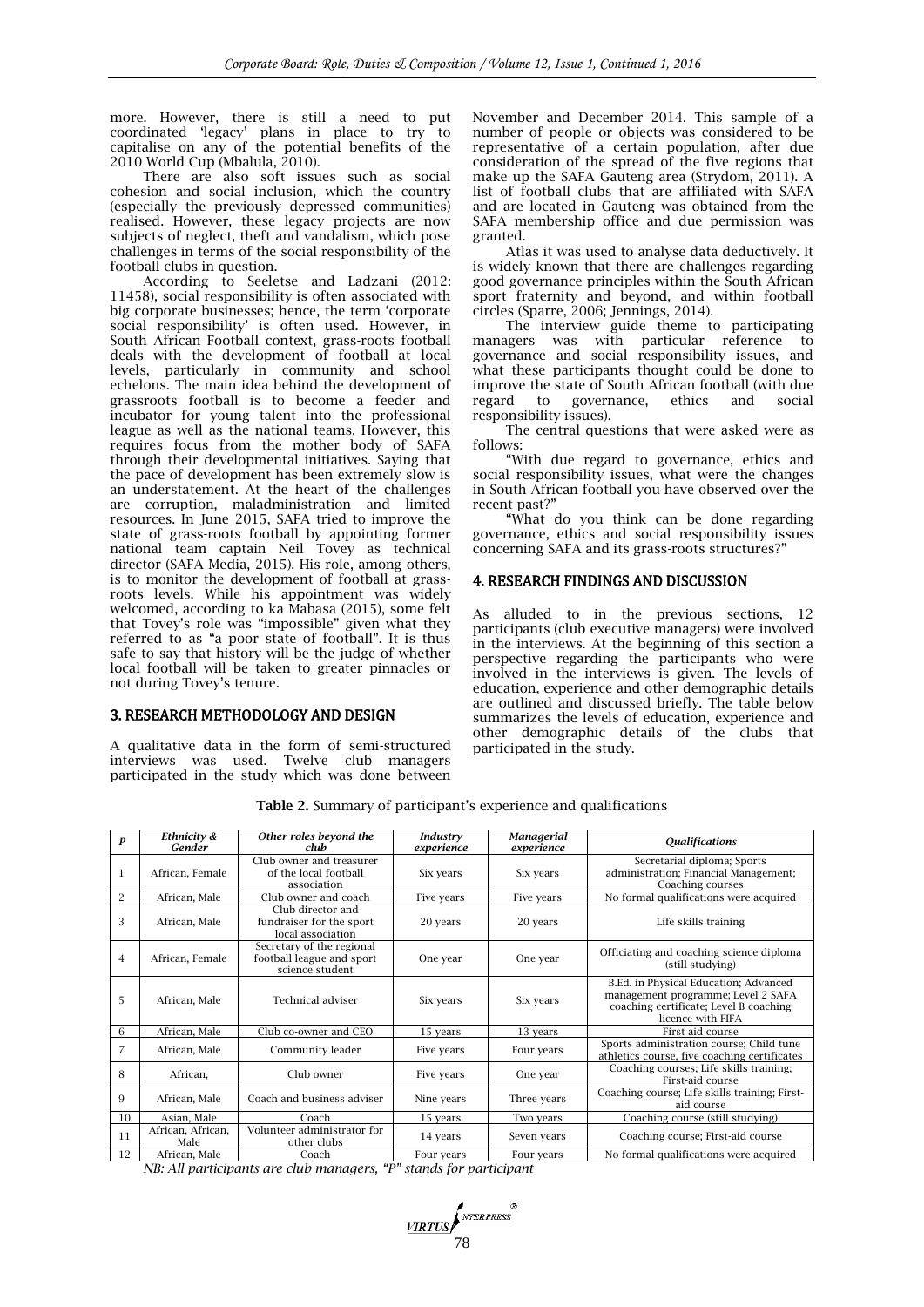According to Table 2, 12 clubs participated in the study. At club/participant 2, more than one person participated in the study. Club executive managers who were involved in the strategic planning processes and operations of the team were the ones eligible to participate in the study.

Some of the participants assumed other roles other than those of being managers which were technical and operational in nature. In fact, five out of 12 participants were both managers and club owners. These were participants 1, 2, 3, 6 and 8. Only two of 12 participants were female. This is despite the fact that six out of 12 clubs were involved in women's football. Merely one out of 12 participants was of Asian origin. Two out of 12 participants had no formal education. Despite this reality, participant 12 stated that he was not satisfied with his situation and hoped to do something about it.

When asked about his qualifications, the following is what participant 12 said: *"Embarrassingnone".*

The vast majority of those who participated had completed both coaching and first-aid courses. Participants 1, 5and 7 appeared to be the most accomplished as far as education and trade qualifications are concerned.

When asked about his educational qualifications this is what participant 5 has to say:

*"I have a B.Ed in Physical Education, a Sports Science diploma and now I'm doing an Advanced Management Programme which is a bridging course for MBA. You realize that when you study Physical Education, there's a module for football where you do Administration and Management of Football Coaching and Management of Football. I also have Level 2 of SAFA coaching certificate. I have a B licence for FIFA, and all of those coaching qualifications to assist me in making sure that the teams are good in coaching and administration."* 

This participant's accomplishments are an ideal situation given that none of the other participants came close in that regard. Despite the fact that all participants were in managerial roles at their respective clubs, it was concerning that very few had the necessary qualifications and skills to execute such.

Regarding bribery in sport, which is a subject of unethical behaviour, this is what the participants had to say:

*"Somehow, the corruption plays a role in that department because we don't always get the necessary funds we should be getting. Those are some of the issues officiating briberies have been a big problem. We tried to address it in meetings."* – Participant 7

This participant also alluded to the need for smaller teams to have a "voice" in football circles in terms of whistle-blowing on corrupt acts and bribery. Moreover, there seems to be a need for all the teams to feel that they are being treated equally. However, this wish seems to be eroded by the alleged unequal treatment that smaller teams such as his receive relative to their bigger competitors. This sentiment was shared by participant 9. However, participant 9 further proposed other possible solutions.

*"*You know referees need to earn a subsistent salary or whatever then I should think it's one step

in the right direction in combating corruption, match-fixing" – Participant 9

The need for better pay for referees seems to be the proposed solution to get rid of the match fixing, bribery and corruption in football. This somewhat suggest that there is a link between poor incentives and issues of match fixing, bribery and corruption in football. The need get rid to drugs, corruption and bribery in football was emphasized by participant 11.

*"Corruption in the game – my brother – it's killing the game cause it's a challenge. It's a 2-way. It's not only SAFA."* -Participant 11

Participant 11 suggested that the challenges drugs, corruption and bribery in football go beyond SAFA, which could be affecting football even at a global stage. Moreover, he warns of devastating effects these challenges may have on football, especially at grass-roots level. In reaction to the ethical challenges, several solutions were proposed.

*"Religion brings the character. It makes now a challenge to have morals"* – Participant 3

Participant 3 suggests that religion is necessary for character building in terms of ethics, governance issues and to be socially responsible. This is advocacy for the football fraternity to acquire moral capital, which enables stakeholders to be ethical and socially responsible. In their take on the social responsibility role that the clubs can play in the community, the participants had their own perceptions, challenges and proposed solutions.

*"We don't have a sponsor. We're still looking for a sponsor. We're only surviving. Sometimes we cough up from our pockets using our own funds. At least now, the Sasol grant for transport is at least helping. From the association, I can say we do get help when we need it. The challenge is that parents don't support."* – Participant 1

Participant 1 alludes to very limited sponsorships, except the transport grant from the SASOL league [women's football league], which with travelling to meetings and matches. This seems to make the management of the football club extremely difficult. However, certain acts of social responsibility are displayed by SAFA itself and some managers often contribute their own money and other resources for the betterment of their players

and the communities.<br>On the other end, the slow pace of development for football, particularly that of women is a constant frustration for most of the managers, especially those responsible for women's football.

*Participant 2 raised concerns that: "government always are telling us, and they also wanted to see more soccer ladies improving, but there is no movement that are telling that they can give us some strength that we can move on in improving the players."*

Such concerns were consistent with what participant 7 said as she questions the funding model and the slow pace of professionalization of women's football in the country, also citing some skewness in terms of investment in this type of football.

*"The key challenge is mainly the state of women's football in our country. It is not yet professional and when we're running football in an environment whereby there is no professional league, it becomes difficult in terms of trying to fulfil the*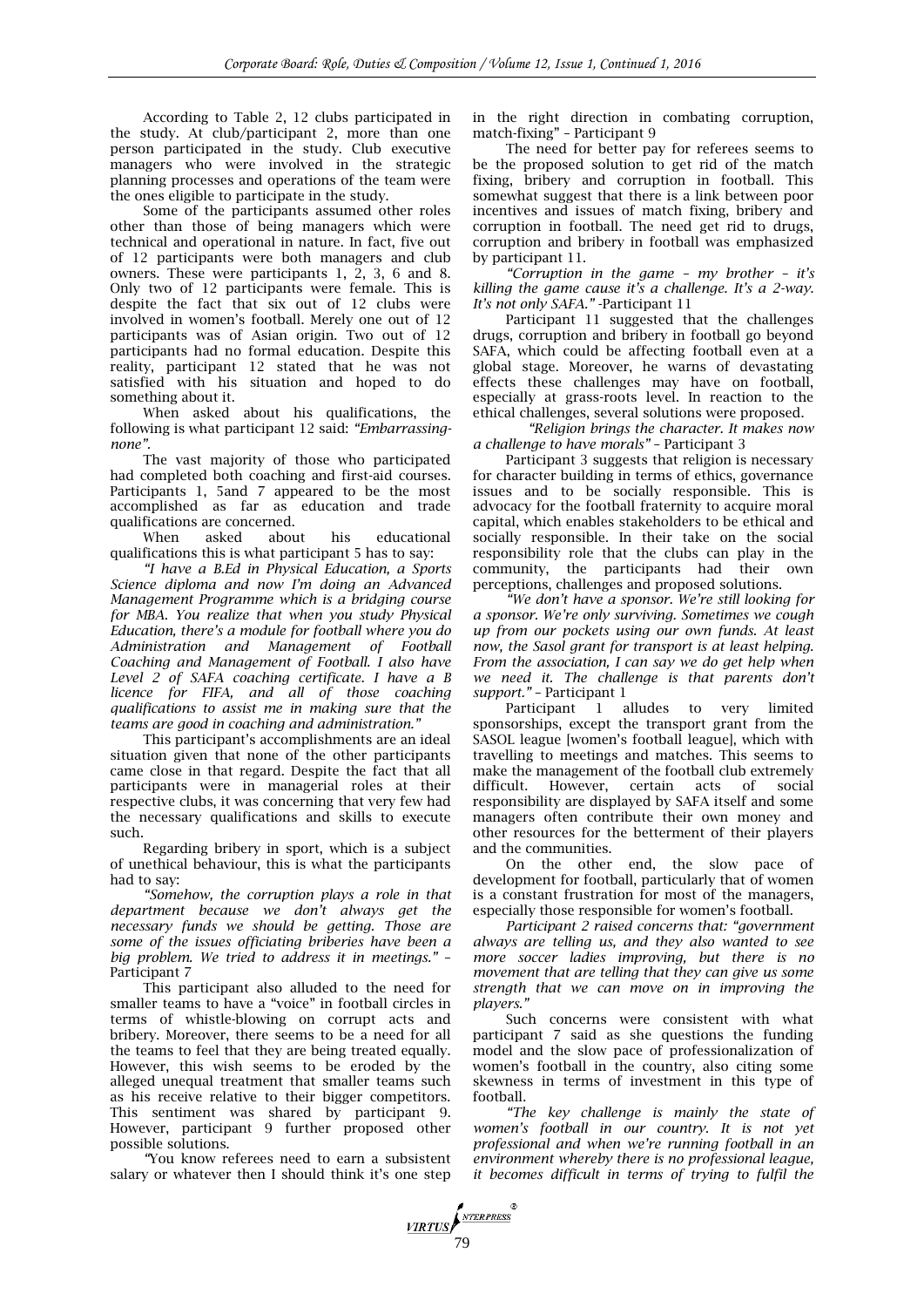*objectives because you find out that when you start the project, you have players that are going to school. As they finish school, since it's not a professional league, it doesn't generate income for them, they have to go find jobs and then you lose players in that manner. And then you have to say if we could have a professional league that sustains these players it could help a lot. Secondly the issue of funding: When you run a club without a budget, it becomes a difficult thing because how you access funding is difficult. The issue of sponsorships, investors, it is difficult to get investors to come and invest in our structures because there's no professional league because if you compare with the boys' side, there's the PSL [Professional Soccer League]. It is professional, that's why you find that it's easy for the league to have tournaments, to have cups, to have everything because there is a professional sector. So always, I'm dreaming of saying one day if you can wake up and have a professional league running women football"* – Participant 7

With the above concerns in mind, it is clear that the state of grass-roots football, particularly that which involves women, is worrisome. A lack of funding and unavailability of sponsorships, hence lack of income of players, are some of the major challenges club managers are confronted with. This is somewhat an indictment on the corporates regarding the little support grass-roots football receives from them in terms of sponsorship and overall development. However, their passion for football and resilience to challenges keep the football clubs enthused to act ethically and in a socially responsible manner. This is also in the interest of the football players, the community in which they live and football as a whole. Furthermore, the challenges and changes emanating from SAFA structures and SAFA administration did exist and various participants had pressing challenges to that effect.

*"The key challenge is there are children sometimes who are in universities. You find more players that went to universities. Universities themselves are not giving us anything."* – Participants 3.

There are concerns relating to the privileges that university clubs enjoyed, with access to resources being a key feature. The departure of human resources (players) disrupts the shape of the grass-roots football clubs.

Some participants, such as participant 3, were concerned about the "uneven playing field", which put community clubs at a disadvantage when compared to those clubs that are bankrolled by tertiary education institutions. Moreover, there were concerns that the privileged clubs go on to poach talented local players without giving these local clubs anything in return. These concerns have an ethical and governance undertone, as well as a lack of due commitment by privileged clubs in terms of social responsibility. Albeit, proposals to improve challenges (emanating from SAFA structures & SAFA administration) were also made.

*"I think we need to improve more in our football by getting competitions. We don't have competitions we only have the leagues that we play but before we had the Coca Cola cup come but we now no longer have the Coca Cola Cup. If there are more competitions in our leagues, we would improve more.*  *I also find it that some or most players are no longer motivated to play football especially the ladies. They are no longer motivated to play for the national teams because we know certain players are already in the national team, whether they are good or not. Like for instance, after the introduction of Vera Pauw [Senior Women Football Team coach] there was a team introduced."* – Participant 4

The slow pace of development of football, particularly for women's football, was a concern that hindered success in the country. However, it seems that bold steps were taken by SAFA to address the challenges, one of which was the appointment of the Senior Women Football Team coach who holds international credentials. A proposal was also made to improve women's football by offering them more competitions, which might create incentives for all those involved. Education was also tipped to be one of the tools to eradicate social ills. This meant providing study bursaries for football players and was one form of social responsibility initiatives.

*"Their educations and their survival in life because others can be educated but if ever, that's why I also include social workers, the mindset there's danger if your mind is lost so keeping up with them is the most important thing. That's why business needs to be there, so that if ever the boy fails in sports, we try to educate him or her and he doesn't do well in education that means there's a problem with that child. Now you need some kind of income. So who's gonna employ you because you've wasted so much time on soccer. Education is not good also, so now you become a bad example to sports. That's why you find others who played soccer are called crazy. They wash cars, they are dirty. So we must have business."* – Participant 6

This proposal to educate footballers required SAFA and its stakeholders, particularly corporate businesses, to work together, which is something that was not widely practiced. Lack of resources and sponsorship for grass-roots football clubs was a common feature.  $\tilde{A}$  few exceptions existed, but these were from those clubs that belonged to tertiary education institutions that often allocated a sizeable budget to extramural activities and social responsibility projects, which also included bursaries.

*"The key challenge is mainly the state of women's football in our country. It is not yet professional and when we're running football in an environment whereby there is no professional league, it becomes difficult in terms of trying to fulfil the objectives because you find out that when you start the project, you have players that are going to school. As they finish school, since it's not a professional league, it doesn't generate income for them, they have to go find jobs and then you lose players in that manner. And then you have to say if we could have a professional league that sustains these players it could help a lot. Secondly the issue of funding: When you run a club without a budget, it becomes a difficult thing because how you access funding is difficult. The issue of sponsorships, investors, it is difficult to get investors to come and invest in our structures because there's no professional league because if you compare with the boys' side, there's the PSL. It is professional, that's why you find that it's easy for the league to have tournaments, to have cups, to have everything because there is a* 

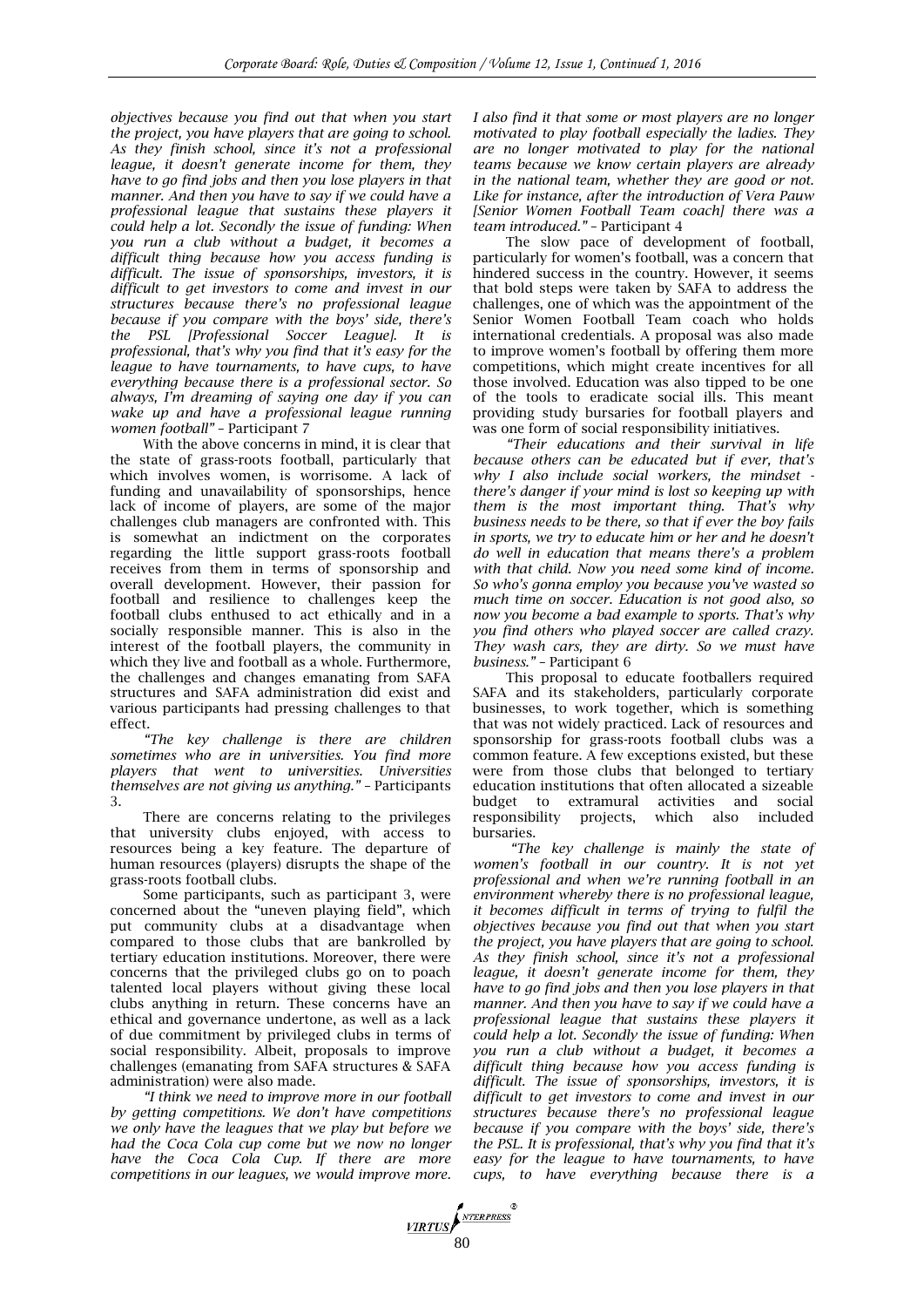*professional sector. So always, I'm dreaming of saying one day if you can wake up and have a professional league running women's." –* Participant 7

Table 1 suggested that the majority of participants never received any financial incentives for their managerial roles and other roles they played for their respective clubs and communities. The lack of income was also a reality for football players at grass-roots levels, especially in women's football, which affected the level of commitment and overall professionalism. The state of affairs seemed worrisome as it was inevitably unsustainable and therefore merited urgent intervention if the football development agenda was to succeed.

*"In terms of resources, we're talking about facilities, it's been degraded. It used to be one of the best in Gauteng if I have to put it that way."* – Participant 10

Poor maintenance of the limited facilities was a concern, as these facilities were objects of crime, theft, negligence or vandalism. There seems to be lack of adequate support from SAFA in terms of facilities management, lack of commitment by clubs

to take good care of facilities and communities not taking social responsibility of taking ownership of their surroundings. As such, collective responsibility ought to be taken by all stakeholders involved.

#### 5. CONCLUSIONS

The relevant football clubs' managers proved to be conversant with the business environmental challenges, particularly those with governance trajectories. However, it is one thing to be aware of the problems and another to be able to influence the actions of the stakeholders. Through endeavours such as moral regeneration initiatives, it is suggested that football clubs can somehow contribute to the moral capital of society at large. This in turn could help produce football players, administrators and technical personnel who are rich with moral fiber, and who are socially responsible and ethically conscious. Figure 1 constitutes a summary of model on governance, ethics and social responsibility as far as the Gauteng SAFA football clubs are concerned.





VIRTUS S1

*NB: Football and soccer refer to a similar thing*

Figure 1 serves a model seeking to summarize the aspirations that Gauteng SAFA football clubs are concerned with in terms of governance, ethics and social responsibility. The variables in question are considered in terms of what is referred to as the triple bottom line principles. With triple bottom line, the economic, social and environmental impact that the football clubs may make on its key stakeholders are considered. This suggests that society draws support and upliftment from the football clubs in order for it to survive. For instance, if football players are employed by the clubs and go on to receive stipends, this can be used to feed their families. If the player uses some of his/her income to better his/her community, this is social responsibility in action. Moreover, this is in fulfilment of the football clubs' social responsibility mandate.

The clubs should be financially strong and have adequate resources to honour their mandate within society. This is where sponsorships come in. Moreover, clubs should utilize the available land and facilities responsibly and optimally so as to realise the maximum benefits from them. The spirit of ownership is needed by those who enjoy football facilities in order to have these preserved. The environmental protocol dictates how football clubs respond to the environment. The use of land for football purposes should be as optimal as possible, given the scarcity thereof, especially in urban dwellings.

As opposed to the morally deficient organisations, the morally inclined organisations are more likely to receive cooperation from their various stakeholders in terms of the strategies and governance principles they may propose and follow.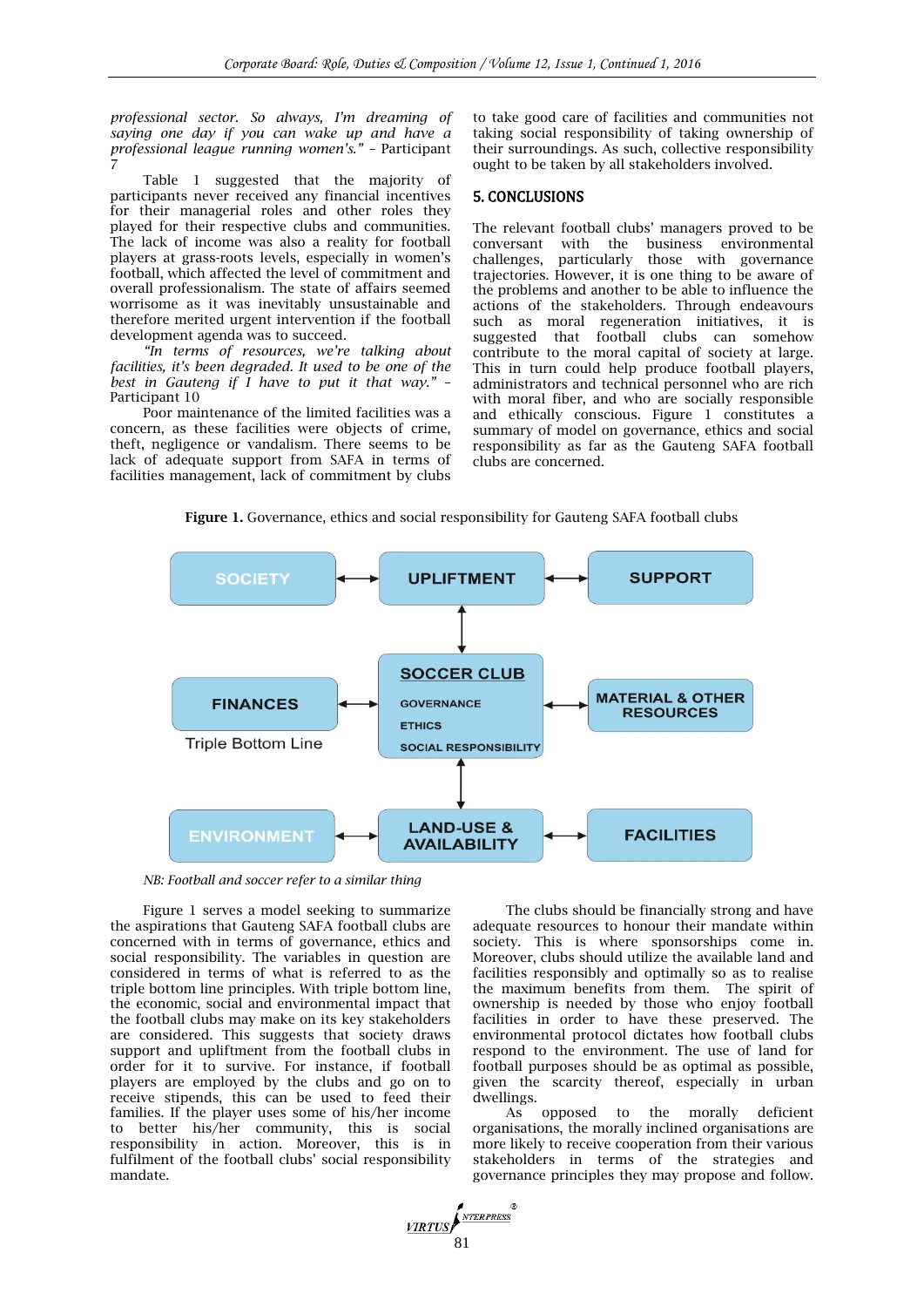This is because stakeholders will be more at ease to charge the morally inclined organisations to undertake the processes at hand (Schulman, 2012). An inclusive approach relating to stakeholders is therefore encouraged if the football fraternity wants to bear the fruits of governance and ethics, which can also be coordinated acts of social responsibility. Evidence of good governance should be conspicuous if football clubs are to be funded. This is where education, training and moral regeneration come in.

# 6. RECOMMENDATIONS

In this section, it was indicated that several stakeholders have collective or unique responsibilities to fulfil.

#### *Ethical and responsible leadership*

This should be applicable at all levels, including SAFA officials, football clubs, community and corporate business.

Any of the strategic decisions these stakeholders may make, must be such that they are triple bottom line compliant by considering the economic, social and environmental feasibilities. This is also in line with the recommendation of the King reports (King Committee on Corporate Governance, 2009).

#### *Transparency and accountability*

This can happen if the board of trustees is appointed to oversee the progress and conduct of the executive, managers, volunteers and the technical team. The board may also perform advisory duties. This is in line with agency theory (Shilbury, 2001).

#### *Punitive measures to curb the scourge of corruption*

Government, SAFA, CAF, FIFA, football clubs, sponsors, the media and supporters must be made aware of harsher consequences of dishonesty and corruption in football. Any party found wanting and guilty in this regarding should, without fear or favour, receive due castigation(s). At the same time, progress in curbing dishonesty should be reported on, promoted and celebrated.

#### *Stakeholder engagement*

As many stakeholders as possible should be involved when key decisions are taken. This is necessary at club, SAFA and government level. During gatherings and deliberations, proper consultations with all key stakeholders should occur to consider their legitimate claims. This perspective is in line with the King report recommendations as far a strategic planning is concerned (King Committee on Corporate Governance, 2009).

#### *Government interventions*

Eight out of 12 participants commented on the poor state of football facilities on which they train and honour football matches. This is contrary to the 2010 FIFA world cup legacy report (Mbalula, 2011); it would appear that the state of many grass-roots football facilities still leave much to be desired. While progress has been made by government and other stakeholders, the football infrastructure

development needs to be accelerated if South Africa's football is to be significantly improved.

#### *Monetary and other incentives*

It is often mentioned that those who are involved in the business of sport, including football, are driven by passion instead of financial gain. Be that as it may, all those involved in football do have financial needs, bills to pay and families to support.

The business sector, SAFA and government should cooperate in addressing the monetary concerns prevalent within the football fraternity.

 As such it *cannot* just be taken for granted that they can be sustained by passion alone, hence the call for them to be compensated and/or remunerated for their efforts. Executive management, volunteers, the board, the technical managerial and players must receive monetary and other incentives.

## 7. MANAGERIAL IMPLICATIONS

Adhering to good principles can instil new ways of doing things. Managers should not only adhere, but also possess a moral rectitude bequeathing them to do what right all the time, regardless of the circumstances. The seven principles of good governance should serve a framework to instil good work ethics within the business of football.

#### **REFERENCES**

VIRTUS NERPRESS

- 1. Alegi, P. (2010), African Soccerscapes: How a continent changed the world's game. Ohio University Press.
- 2. Alm, J. (ed.). (2013), Action for Good Governance in International Sports Organisations: Final report. Danish Institute for Sports Studies, April 2013.
- 3. Arendt, S. & Brettel, M. (2010), "Corporate social responsibility Understanding the influence of corporate social responsibility on corporate identity, image, and firm performance". Management Decision, Vol. 48 No. 10, 2010. pp. 1469-1492.
- 4. BBC Sport. (2009), Match-fixing inquiry probes 200 European football games: About 200 European football games are under investigation in a matchfixing inquiry, German prosecutors have said. BBC News. 20 November 2009. <http://news.bbc.co.uk/2/hi/europe/8370748.stm>
- 5. Ehlers, M.B. & Lazenby, J.A.A (ed.). (2010), Strategic management: Southern African concepts and cases. 2nd ed. Pretoria: Van Schaik.
- 6. Ferkins, L. & Shilbury, D. (2015), "The Stakeholder Dilemma in Sport Governance: Toward the Notion of Stakeowner". Journal Of Sport Management, 29(1): 93-108.
- 7. FIFA. (2013), FIFA Statutes: Regulations governing the application of the statutes standing orders of the congress. Fédération Internationale de Football Association July 2013 edition.
- 8. Gibson, O. (2015), Fifa scandal: who has been implicated and what happens next? The Guardian, June 2016.
- 9. http://www.theguardian.com/football/2015/jun/0 6/fifa-scandal-who-implicated-what-happens-next
- 10. Harris, N. (2014), "Premier League emerges as best in the world following Sportsmail's in-depth study of global football". The Mail November 2014.